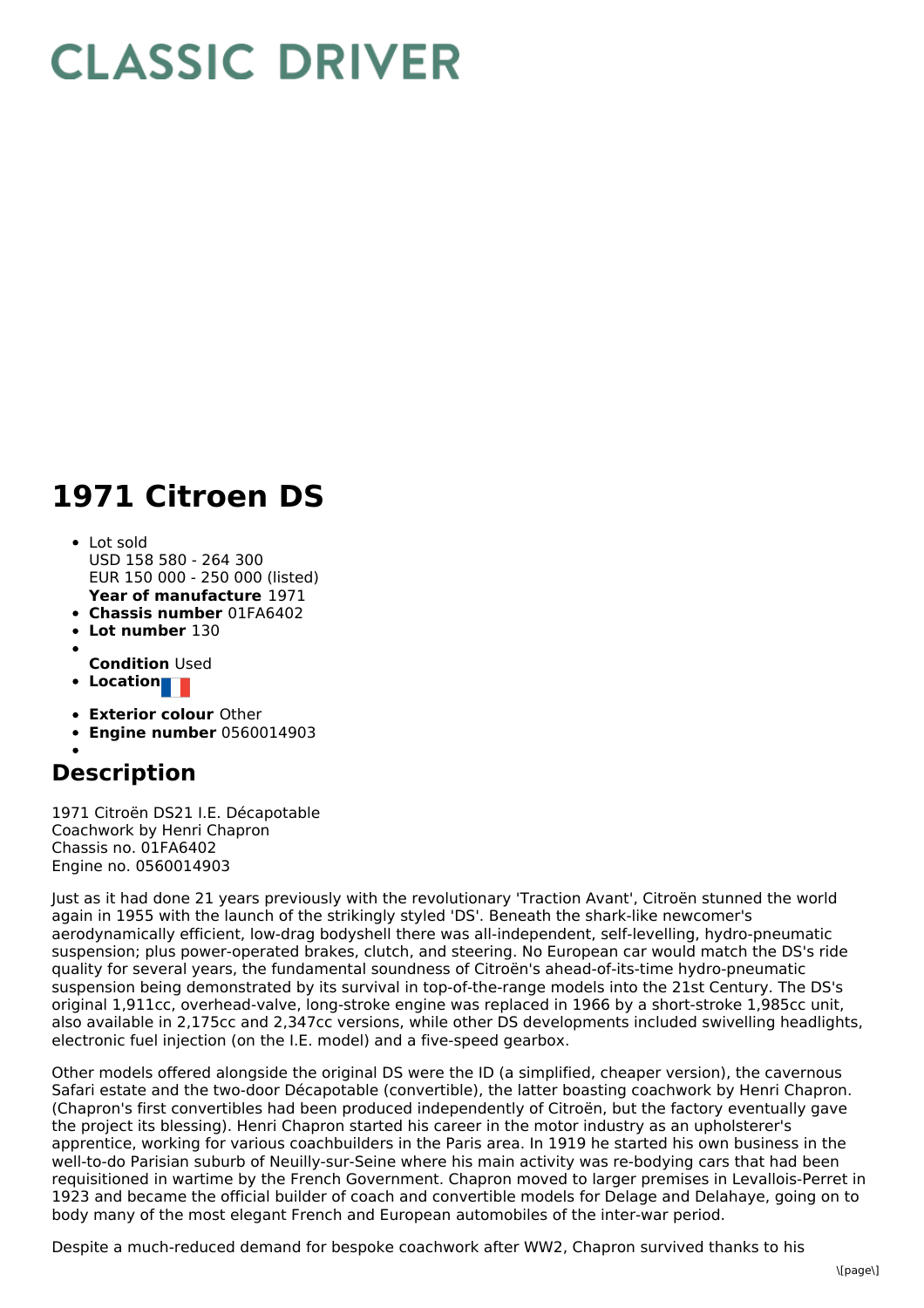exemplary creations for Delahaye, Talbot and Salmson, switching to offering bespoke versions of unitary construction models when motor manufacturers began to abandon the traditional separate chassis frame. The arrival of the Citroën DS in 1955 presented Chapron with a fresh opportunity that would result in his name being forever linked with this remarkable car.

Citroën's own Décapotables were built on the longer, stronger chassis of the ID Break (Estate) but the model was never produced in England, where Citroën's right-hand drive cars were assembled at its Slough factory up to 1966. In total, 1,365 usine (factory) convertibles were made with either the DS19 or DS21 engine between 1960 and 1971, while Chapron built a further 389 of his own, the last in 1977.

This car is one of only four semi-automatic Chapron-built convertibles on the DS21 I.E. (Injection Electronique) platform and probably the only one ordered directly from Chapron's workshop, unlike the more common 'Cabriolet Usine' ordered at the local Citroën dealership. The car is different from Citroën's factorybuilt 'Usine' version, as shown by the copy of the 'fiche d'atelier' and certificate from the Henri Chapron archives (copies on file).

This particular car is illustrated in 'DS The Grande Livre' by Olivier de Serres on page 271 of the first edition (reversed black-and-white photograph) and on page 318 in the later editions (correctly reproduced and in colour).

This unique car had the following noteworthy features:

Extra stainless steel trim on the sides

Upper and lower dashboard finished in 'trompe l'oeil' paintwork, imitating wood veneer Robergel spoked wheels (extremely rare, fully adjusted and balanced in October 2020) Original exterior colour Ivoire de Chine changed to Gris Nacré in the early 1970s Original red leather interior, patinated by the passage of time Soft-top made of Skai imitation leather: like the 'trompe l'oeil' dashboard an optional extra on a Chapron cabriolet. (The original automatic opening and closing system has been removed.) Very rare original jack for lifting the car to change a wheel following a puncture Original Voxson radio replaced with a Blaupunkt radio/cassette player 'de l'epoque' Original electrically operated antenna

Sold new on 24th November 1970 via the Citroën dealer in Nantes, the DS was bought by the classic car dealer Jeanneau in the mid-1970s, presumably from the first owner. In 1988 the car was sold to Mr Topalian, a Greek classic car collector who lived in a chateau in southern France. When he died, his car collection was auctioned in the UK in October 2003.

This car was then bought by Vincent Crescia, the well-known Citroën Chapron restorer in Geneva. He carried out a mechanical overhaul while leaving the original bodywork and upholstery untouched on behalf of the present owner. Later servicing and maintenance has been undertaken by the renowned Citroën Chapron specialist, Bart Kocken. This has included a complete renewal of the wiring loom (in 2006) and a complete overhaul of the engine with new-old-stock parts in 2008, since when it has run flawlessly for some 30,000 kilometres. A photographic record of the rebuild is available. Bart Kocken also installed an extra, second, radiator fan for better engine cooling. More recently (in 2020) an overhauled hydraulic steering box was installed. Accompanying documentation consists of numerous bills, Netherlands registration papers, and the aforementioned Chapron paperwork.

Running and driving beautifully, this ultra-desirable soft-top DS is ready for the next owner to use and enjoy.

Citroën DS21 IE décapotable 1971 Carrosserie Henri Chapron Châssis n° 01FA6402 Moteur n° 0560014903 Coque n° 0032-0008l8

Un des quatre cabriolets semi-automatiques Chapron sur base DS21 IE (injection électronique) Livrée neuve en France Nombreuses caractéristiques uniques Entretenue par le réputé spécialiste de la marque Bart Kocken Bien documentée, avec certificat Chapron

Comme il l'avait fait vingt et un ans auparavant avec sa révolutionnaire « Traction avant », Citroën avait à nouveau étonné le monde en 1955, en lançant sa DS à la ligne futuriste. Sous la carrosserie profilée aux allures de requin, on trouvait une suspension hydropneumatique à quatre roues indépendante et assiette constante, des freins, un embrayage et une direction assistés. Aucune autre voiture européenne n'allait égaler le confort de la DS pendant plusieurs années, la supériorité de la suspension hydropneumatique de Citroën, en avance sur son temps, étant attestée par sa survivance sur les modèles haut de gamme de la marque jusqu'au 21e siècle. Le moteur original de la DS, un 1 911 cm3 à soupapes en tête à course longue, fut remplacé en 1966 par un moteur à course courte de 1 985 cm3, également proposé dans des versions 2 175 cm3 et 2 347 cm3, les autres modifications apportées à la DS étant des phares orientables, l'injection et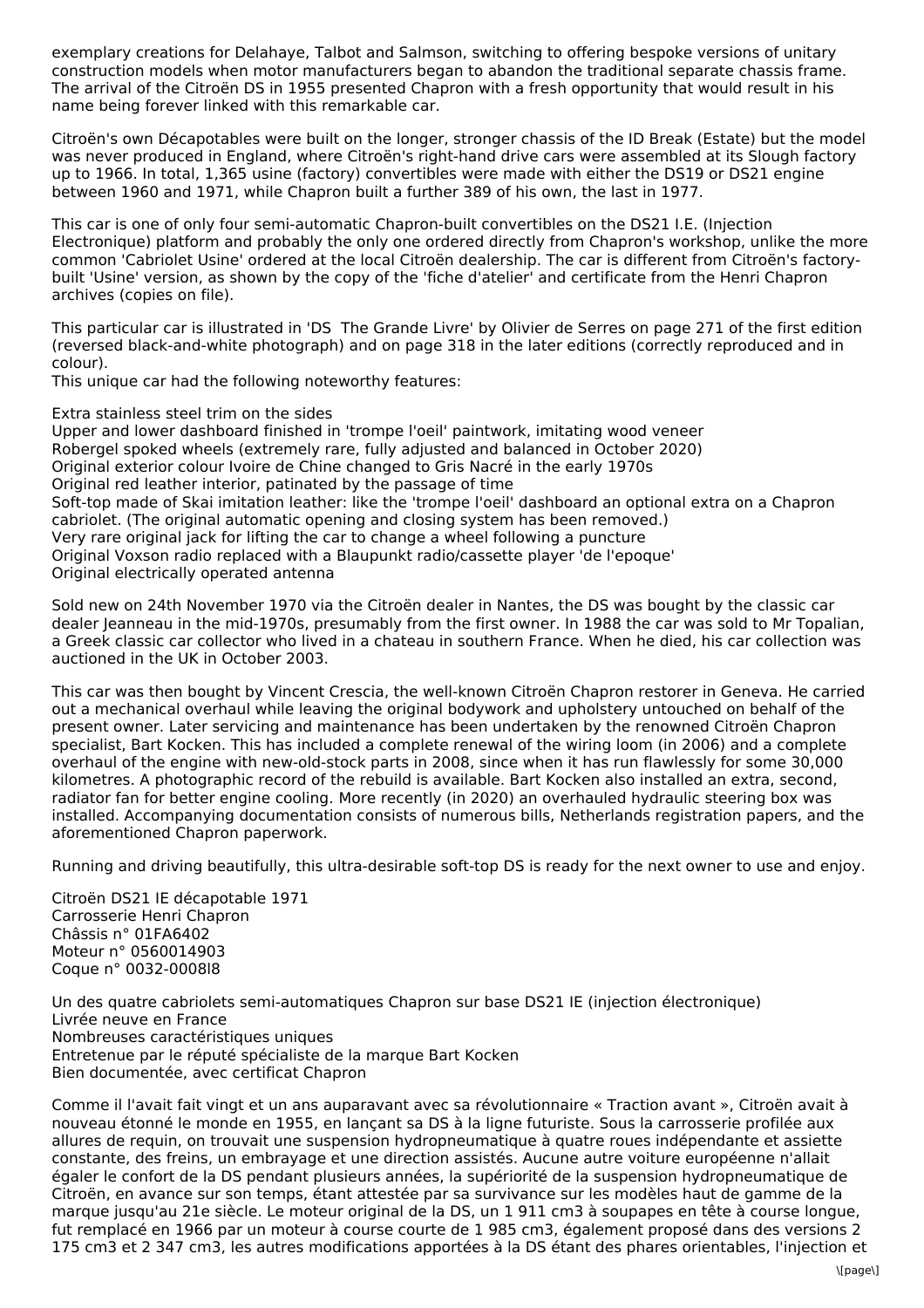## une boîte à cinq rapports.

Les autres modèles de DS proposés étaient l'ID (une version simplifiée meilleure marché), l'immense break Safari et la décapotable deux portes, cette dernière dotée d'une carrosserie Henri Chapron (Le premier modèle de cabriolet de Chapron était construit indépendamment de Citroën, mais le constructeur finit par donner son accord). Henri Chapron débuta sa carrière dans l'industrie automobile comme apprenti sellier dans divers ateliers de la région parisienne. En 1919 il monta sa propre affaire dans une banlieue huppée de Paris, à Neuilly -sur-Seine, où sa principale activité consistait à recarrosser des voitures qui avaient été réquisitionnées en temps de guerre par le gouvernement français. Chapron déménagea dans des locaux plus grands à Levallois-Perret en 1923 et devint le carrossier officiel des coaches et cabriolets Delage et Delahaye, puis poursuivit en carrossant de nombreuses automobiles françaises et européennes parmi les plus élégantes de l'entre-deux-guerres.

Malgré la diminution de la demande pour les carrosseries sur mesure après la seconde guerre, Chapron survécut grâce à ses créations pour Delahaye, Talbot et Salmson, puis passa aux carrosseries sur mesure sur des modèles monocoques lorsque les constructeurs abandonnèrent les châssis séparés traditionnels. L'arrivée de la Citroën DS en 1955 offrit à Chapron une nouvelle occasion qui allait lier à jamais son nom à cette remarquable voiture. Les décapotables « usine » de Citroën étaient construits sur le châssis allongé et plus robuste du break ID, mais le modèle ne fut jamais produit en Angleterre où les conduites à droite de Citroën furent assemblées dans l'usine de Slough jusqu'en 1966. Au total, 1 365 cabriolets « usine » furent construits, soit avec un moteur DS 19 ou un moteur DS 21 entre 1960 et 1971, tandis que Chapron en construisait 389 autres de son côté, le dernier en 1977.

Cette voiture fait partie des quatre cabriolets sur base DS21 IE (injection électronique) semi-automatique construits par Chapron et probablement la seule commandée directement à l'atelier de Chapron, contrairement au cabriolet usine, plus commun, commandé chez le concessionnaire Citroën local. La voiture est différente de la version usine construite par Citroën, comme le montre la fiche d'atelier et le certificat des archives d'Henri Chapron (copie au dossier).

Cette voiture figure dans « DS Le grande livre » d'Olivier de Serres à la page 271 de la première édition (photographie inversée en noir et blanc) et page 318 des éditions suivantes (reproduite correctement et en couleur).

Cette voiture unique possède les caractéristiques suivantes :

Décorations en inox sur les flancs

Parties supérieure et inférieure du tableau de bord peintes en trompe-l'il imitant la ronce de noyer Roues à rayons Robergel (extrêmement rares, parfaitement ajustées et équilibrées en octobre 2020) Peinture extérieure d'origine Ivoire de Chine changée pour le Gris Nacré au début des années 1970 Intérieur d'origine en cuir rouge, patiné par le temps

Capote en Skai imitation cuir, une option du cabriolet Chapron, comme le trompe-l'il du tableau de bord. (Le système d'ouverture automatique d'origine a été supprimé)

Très rare et original cric d'origine

Radio Voxson d'origine remplacée par un radio/cassette Blaupunkt d'époque Antenne électrique d'origine

Vendue neuve le 24 novembre 1970 par le concessionnaire Citroën de Nantes, la DS a été acheté par le marchand de voitures anciennes Jeanneau au milieu des années 1970, probablement à son premier propriétaire. En 1988, la voiture a été vendue à M. Topalian, un collectionneur grec qui habitait un château dans le sud de la France. À sa mort, sa collection a été vendue aux enchères au Royaume-Uni en octobre 2003.

La voiture fut alors achetée par Vincent Crescia, le restaurateur de Citroën Chapron de Genève. Il a procédé à une révision mécanique complète en ne touchant ni à la carrosserie ni à la sellerie à la demande de son actuel propriétaire. La dernière révision et l'entretien ont été effectués par le spécialiste bien connu des Citroën Chapron, Bart Kocken. Il a procédé à un renouvellement complet du faisceau (en 2006) et une révision complète du moteur avec des pièces neuves anciennes en 2008, date depuis laquelle elle a effectué quelque 30 000 kilomètres sans problème. Un reportage photographique de la restauration est fourni. Bart Kocken a également installé un second ventilateur de radiateur pour améliorer le refroidissement du moteur. Plus récemment (en 2020) un boîtier de direction révisé a été installé. La documentation fournie consiste en de nombreuses factures, les papiers d'immatriculation hollandaise et la fiche d'atelier de Chapron mentionné ci-dessus.

Roulant et se comportant parfaitement, ce très séduisant cabriolet DS est prêt à faire la joie par son prochain propriétaire.

Bonhams 1793